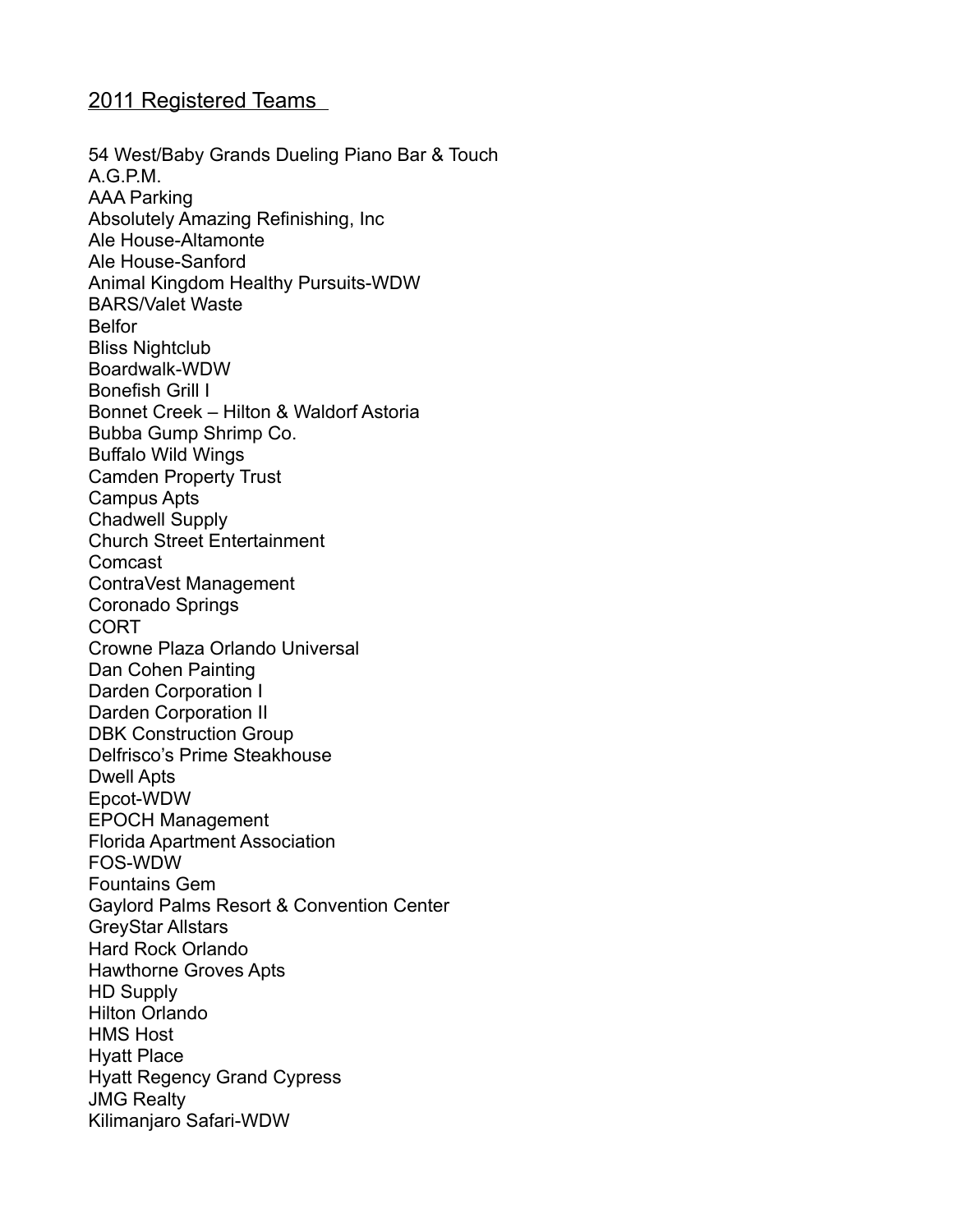Lake Weston Lakeview Levy Restaurants **LexisNexis** Loews Hotels I Loews Hotels Team II Madison Apartment Group Magic Kingdom Entertainment-WDW McKinley Inc. Milestone Mayhem I Milestone Mayhem II MyRentComps.com -Lake Lawsona National Personal Training Institute Orlando Bar Concepts Orlando World Center Marriott OUC-The Reliable One Palm Key Parks & Resorts Finance-WDW Peabody Hotel Red Lobster Reunion Resort & Club, Wyndham Grand Resort River Oaks Rosen Hotel and Resorts Team I Rosen Hotel and Resorts Team II Roxy Nightclub Royal American Management Royal Court Café Seasons 52 **SeaWorld** Silver Cove Sonny's I Sonny's II Sportscape-WDW Stratford Point Team Maguson "Why Not" The Beacham Tijuana Flats United Utility Service Uno Chicago Grill U-Squad (Universal Studios) Vacation Club Vain Nightclub Villages on Millenia Wall Street Plaza Waste Pro USA Water Parks-WDW Wet n' Wild I Wet n' Wild II Wiginton Corporation